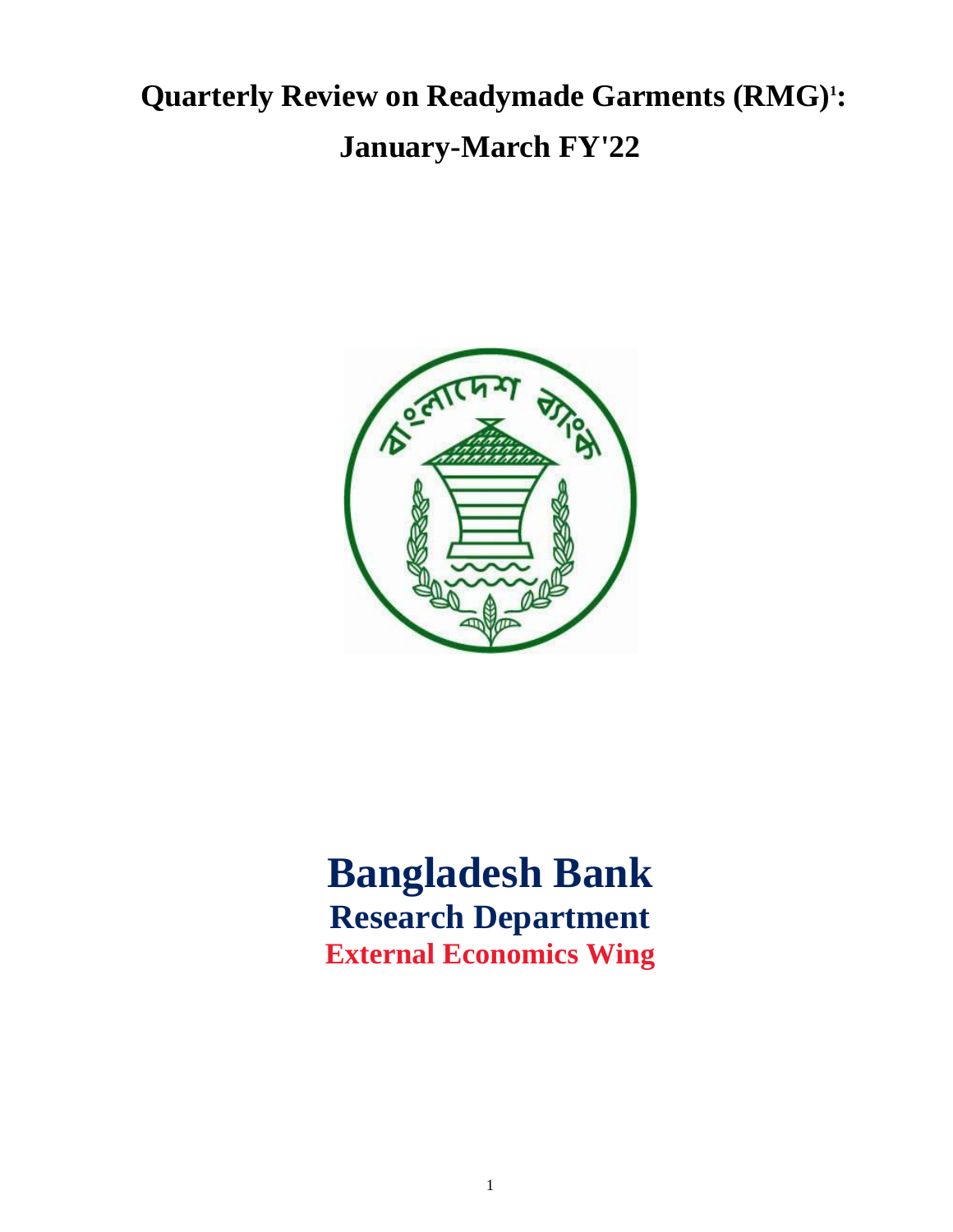### **Summary**

- Total export earnings from Readymade Garments (RMG) stood at USD 11527.70 million in January-March FY22 (Woven USD 5569.43 million and Knitwear USD 5958.27 million), which were 6.33 and 45.14 percent higher than that of the previous quarter and the same quarter of last year respectively supported by various government and Bangladesh Bank policy initiatives.
- RMG's total export earnings in January-March FY22 were 27.24 percent higher than the quarterly target of USD 9059.89 million.
- The United States, Germany, the United Kingdom, Spain, France, Italy, the Netherlands, Canada, and Belgium were the top destinations for Bangladesh's RMG exports in FY22. From these countries, Bangladesh earned USD 8421.52 million as RMG export earnings, accounting for 90.68 percent of total RMG exports.
- In this quarter, RMGs net export (determined by subtracting RMG raw material import value from RMG export value) was USD 6022.53 million, or 52.24 percent of gross RMG export.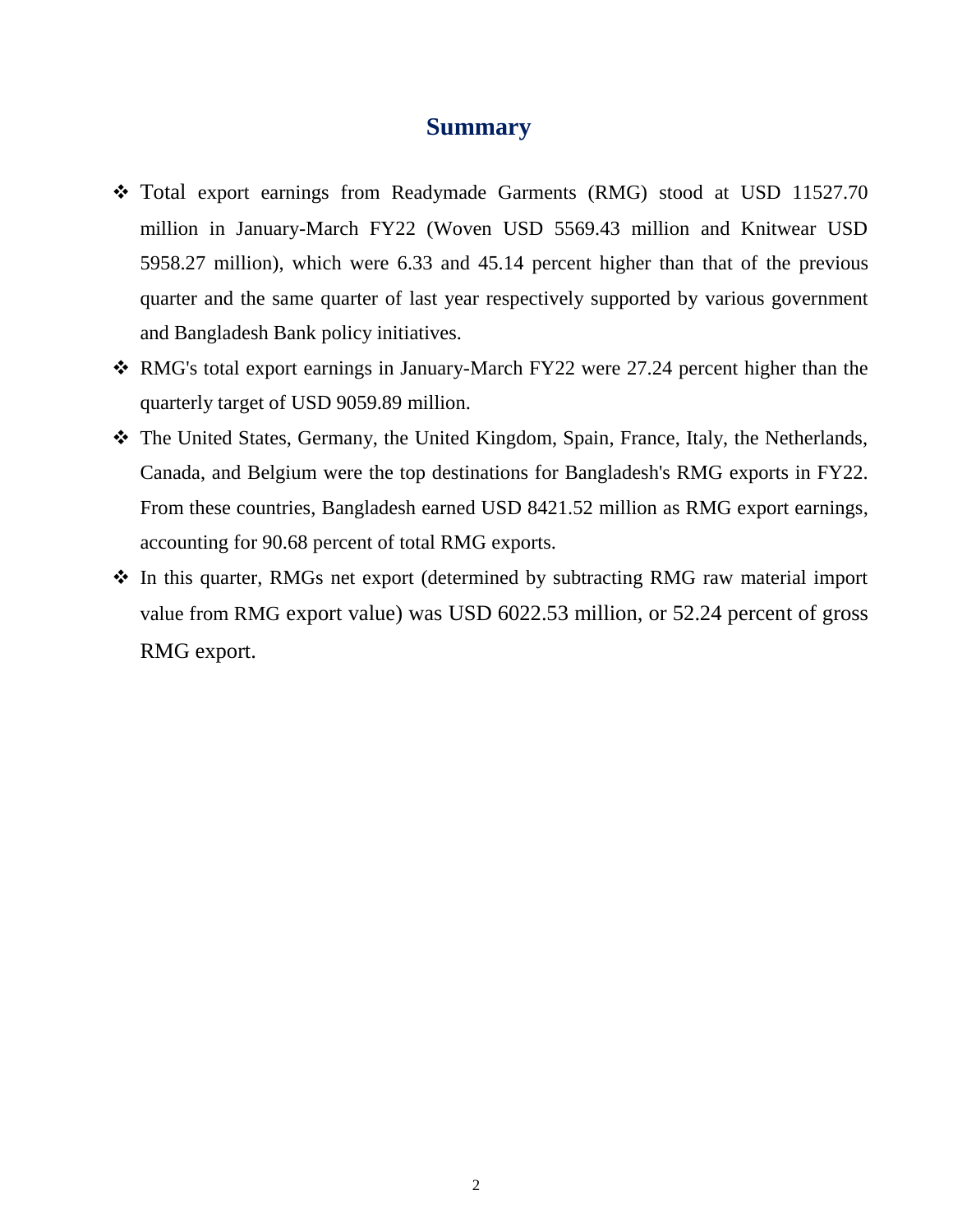## **Quarterly Review on Readymade Garments (RMG): January-March FY'22**

The Readymade Garments (RMG) sector has been playing a crucial role to accelerate the economic growth of Bangladesh through higher export earnings. Moreover, this sector is also creating a vast employment opportunities of the country, especially low-skilled, entry level jobs for young men and women.

The country's RMG export earnings increased by 6.33 percent in the January-March FY22 quarter as compared to previous quarter. RMG's quarterly export earnings also outperformed than that of the previous year's corresponding quarter and the quarterly target by 45.14 percent and 27.24 percent respectively. This expansion was supported by an increase in apparel product shipments to the United States and European countries, as well as different government and central bank involvement in the Covid period.

In FY21, the RMG sector contributed 7.66 percent to GDP. Bangladesh's overall RMG export revenues are USD 31456.73 million, up 12.55 percent from the previous fiscal year (Chart-1). The contributions of RMG sector and non-RMG products to total export earnings in FY21 are shown in Chart-2.



**Source**: Export Promotion Bureau (EPB) **Source:** Export Promotion Bureau (EPB)

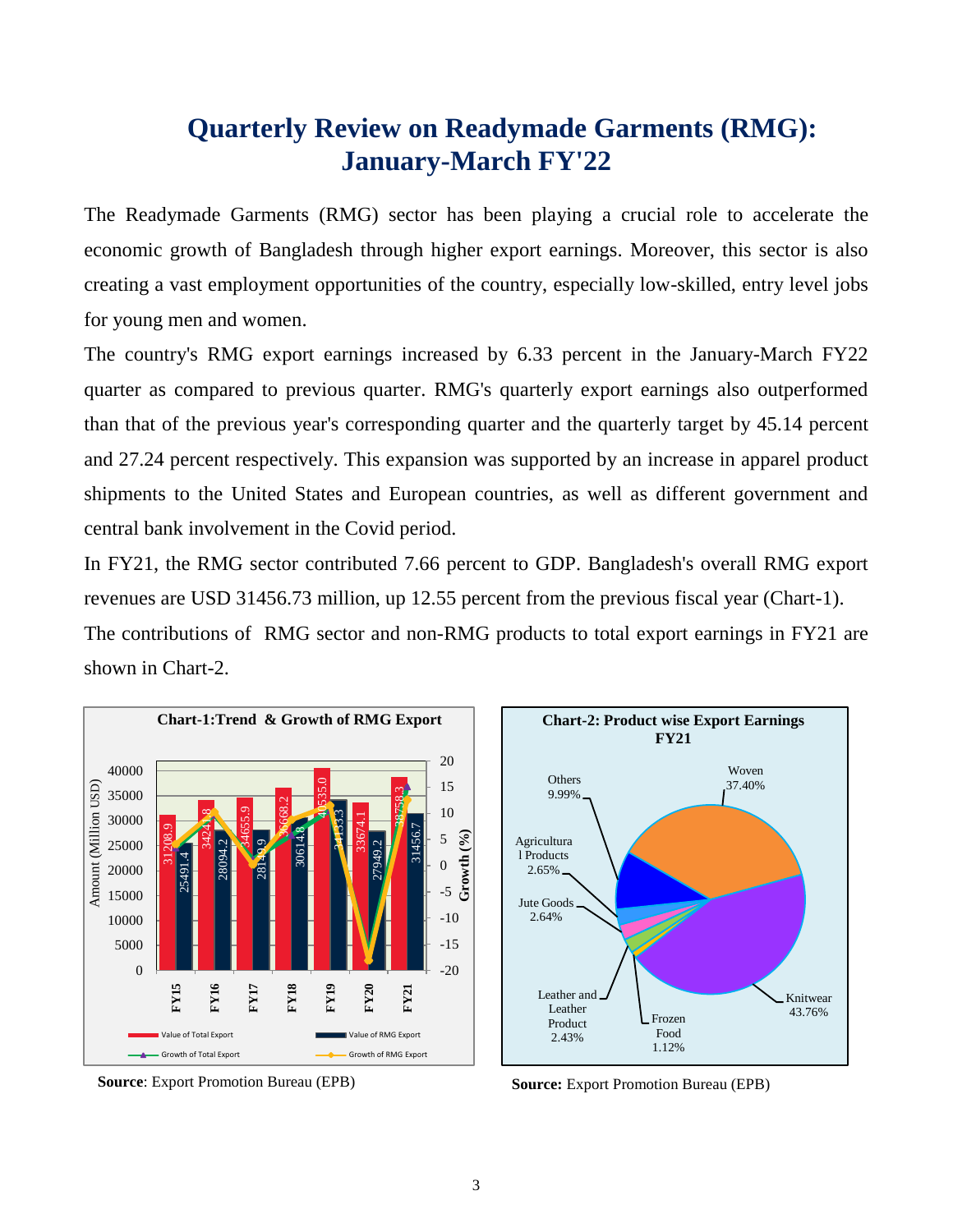#### **Quarterly Performance of RMG: January-March FY22**

RMG's export earnings stood at USD 11527.70 million during the third quarter of FY22. Due to an improvement in the COVID-19 situation, RMG's export earnings were 27.24 percent higher than that of the quarterly target. Woven garments and knitwear contributed 40.05 percent and 42.84 percent to total export earnings during the period under review respectively (Table-1). Besides, in this quarter, the contributions of non-RMG products to total exports earnings were as follows: leather and leather products (2.39 percent), agricultural products (2.19 percent), jute goods (2.14 percent), and other products (10.39 percent) (Chart 3).



**Source:** Export Promotion Bureau (EPB)

#### **Knitwear**

Despite of a significant increase in exports in the previous quarter, export earnings from knitwear fell slightly in January-March FY22, to USD 5958.27 million, which was 0.65 percent lower than the previous quarter but 44.34 percent higher than the same period of the previous year. Furthermore, knitwear exports were 18.43 percent greater than the target for the quarter under review (Table-1). Knitwear export earnings are displayed in Chart-4 on quarterly basis.

#### **Woven Garments**

The third quarter of FY22 showed a significant increase in woven garment export earnings, which totaled USD 5569.43 million, up 14.98 percent from the previous quarter and 46.01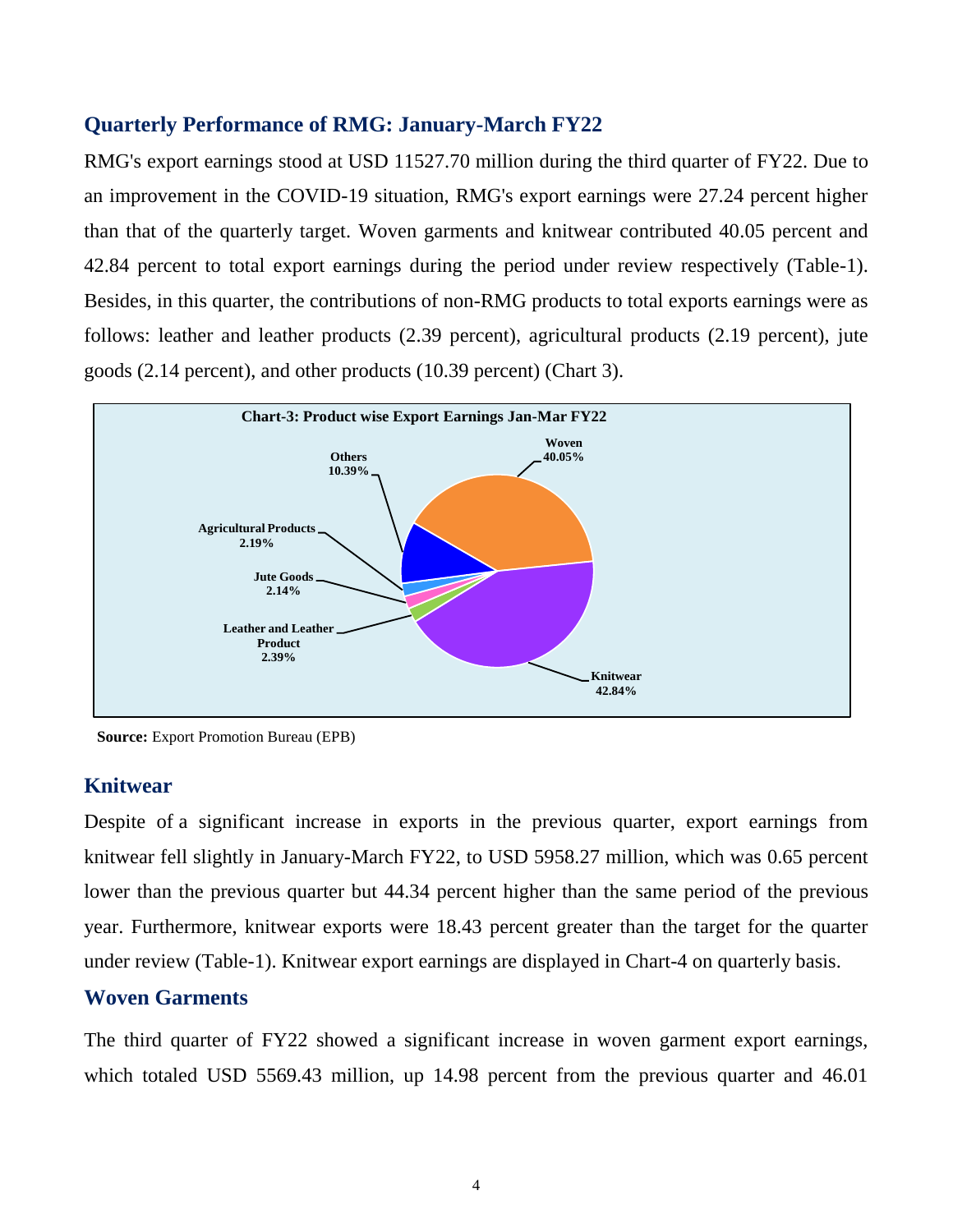percent more than the same quarterly the previous year. Exports of woven garments were 38.23 percent higher than the quarterly export target (Table-1). Chart-4 shows quarterly export earnings from woven garments. (Million USD)



\*Shaded area denotes the export earnings during Covid-19

#### **Table-1: Export of Readymade Garments**

|              | (Million USD)                 |                       |                         |                 |               |                                               |                                         |                 |              |
|--------------|-------------------------------|-----------------------|-------------------------|-----------------|---------------|-----------------------------------------------|-----------------------------------------|-----------------|--------------|
| <b>FY</b>    | <b>Total</b><br><b>Export</b> | <b>Woven Garments</b> |                         | <b>Knitwear</b> |               | <b>Total</b>                                  | <b>Percentage Share in Total Export</b> |                 |              |
|              |                               | <b>Target</b>         | <b>Actual</b>           | <b>Target</b>   | <b>Actual</b> | <b>RMG</b><br>$(Woven +$<br><b>Knitwear</b> ) | <b>Woven</b><br><b>Garments</b>         | <b>Knitwear</b> | <b>Total</b> |
| 1            | $\overline{2}$                | 3                     | $\overline{\mathbf{4}}$ | 5               | 6             | $7=(4+6)$                                     | $8=(4\div 2)$                           | $9=(6-2)$       | $10=(8+9)$   |
| FY 16        | 34241.82                      | 14105.42              | 14738.74                | 13266.21        | 13355.42      | 28094.16                                      | 43.04                                   | 39.00           | 82.04        |
| <b>FY17</b>  | 34655.92                      | 16210.00              | 14392.59                | 14169.00        | 13757.30      | 28149.89                                      | 41.53                                   | 39.70           | 81.23        |
| <b>FY18</b>  | 36668.17                      | 15060.00              | 15426.25                | 15100.00        | 15188.51      | 30614.76                                      | 42.07                                   | 41.42           | 83.49        |
| <b>FY'19</b> | 40535.04                      | 16539.00              | 17244.73                | 16150.00        | 16888.54      | 34133.27                                      | 42.54                                   | 41.66           | 84.21        |
| Jul-Sep FY20 | 9647.99                       | 4612.95               | 3887.34                 | 4493.76         | 4170.22       | 8057.56                                       | 40.29                                   | 43.22           | 83.51        |
| Oct-Dec FY20 | 9654.17                       | 4797.10               | 3930.88                 | 4673.14         | 4035.58       | 7966.46                                       | 40.72                                   | 41.80           | 82.52        |
| Jan-Mar FY20 | 9671.67                       | 5004.21               | 4330.95                 | 4874.90         | 3748.75       | 8079.70                                       | 44.78                                   | 38.76           | 83.54        |
| Apr-Jun FY20 | 4700.26                       | 4935.74               | 1892.02                 | 4808.20         | 1953.45       | 3845.47                                       | 40.25                                   | 41.56           | 81.81        |
| <b>FY'20</b> | 33674.09                      | 19350.00              | 14041.19                | 18850.00        | 13908.00      | 27949.19                                      | 41.70                                   | 41.30           | 83.00        |
| Jul-Sep FY21 | 9896.84                       | 4025.39               | 3662.72                 | 3934.68         | 4463.66       | 8126.38                                       | 37.01                                   | 45.10           | 82.11        |
| Oct-Dec FY21 | 9336.61                       | 4173.74               | 3356.67                 | 4079.69         | 4062.51       | 7419.18                                       | 35.95                                   | 43.51           | 79.46        |
| Jan-Mar FY21 | 9704.90                       | 4418.35               | 3814.35                 | 4318.78         | 4128.01       | 7942.36                                       | 39.30                                   | 42.54           | 81.84        |
| Apr-Jun FY21 | 9819.96                       | 4467.52               | 3662.96                 | 4366.85         | 4305.85       | 7968.81                                       | 37.30                                   | 43.85           | 81.15        |
| <b>FY'21</b> | 38758.31                      | 17085.00              | 14496.70                | 16700.00        | 16960.03      | 31456.73                                      | 37.40                                   | 43.76           | 81.16        |
| Jul-Sep FY22 | 11021.95                      | 3748.44               | 3895.26                 | 4680.46         | 5164.18       | 9059.44                                       | 35.34                                   | 46.85           | 82.19        |
| Oct-Dec FY22 | 13676.60                      | 3934.56               | 4843.81                 | 4912.84         | 5997.45       | 10841.26                                      | 35.42                                   | 43.85           | 79.27        |
| Jan-Mar FY22 | 13907.12                      | 4029.05               | 5569.43                 | 5030.84         | 5958.27       | 11527.70                                      | 40.05                                   | 42.84           | 82.89        |

**(**From FY16 to Jan-Mar, FY22**)**

**Source**: Export Promotion Bureau, Bangladesh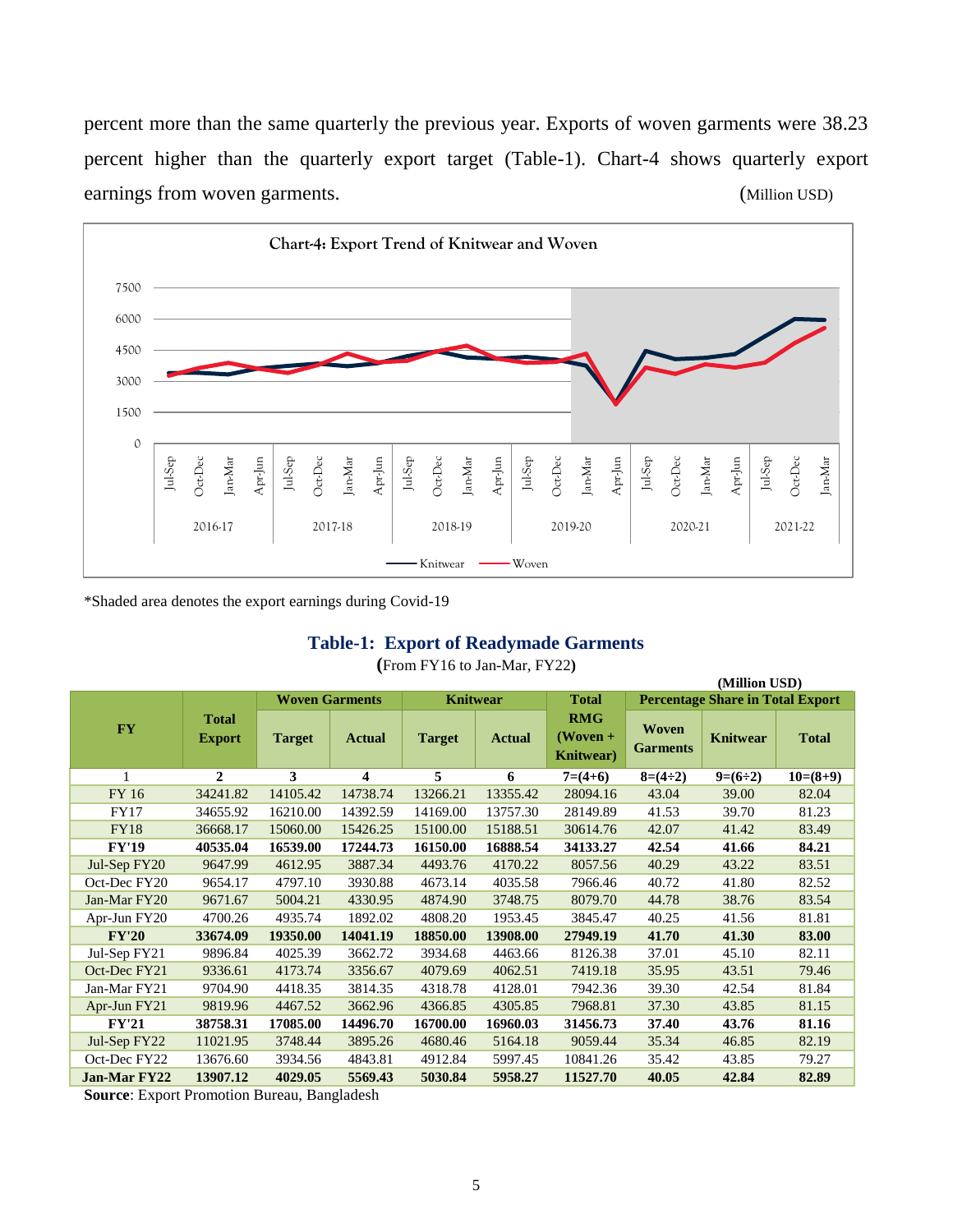#### **Import of Raw Materials and Net Exports**

The import value of raw materials (raw cotton, synthetic/viscose fibre, synthetic/mixed yarn, cotton yarn, and textile fabrics and accessories for garments) was USD 5505.17 million in January-March FY22, accounting for 47.76 percent of total RMG export earnings. As a result, net exports from this sector totaled USD 6022.53 million in the third quarter, lower of 3.89 percent from the previous



quarter but higher of 31.62 percent from the same period the previous year. The high cost of imported raw materials caused a drop in net exports for the quarter. The import of raw materials and net export based on L/C statement (FEOD) from FY19 (January-March) to FY22 (January-March) are shown in chart-5 and table 2.

| Table-2: Trends of Net Exports from RMG Sector in Context of Raw Materials Import |                          |                         |                   |  |  |  |
|-----------------------------------------------------------------------------------|--------------------------|-------------------------|-------------------|--|--|--|
|                                                                                   |                          |                         | (Million USD)     |  |  |  |
| <b>Fiscal Year</b>                                                                | RMG Export <sup>A/</sup> | Raw Materials Import B/ | Net export in RMG |  |  |  |
| 1                                                                                 | 2                        | 3                       | $4=2-3$           |  |  |  |
| Jan-Mar FY19                                                                      | 8866.51                  | 3088.16                 | 5778.35           |  |  |  |
| Apr-Jun FY19                                                                      | 8181.85                  | 2808.64                 | 5373.21           |  |  |  |
| Jul-Sep FY20                                                                      | 8057.56                  | 3349.17                 | 4708.39           |  |  |  |
| Oct-Dec FY20                                                                      | 7966.46                  | 3201.95                 | 4764.51           |  |  |  |
| Jan-Mar FY20                                                                      | 8079.70                  | 3427.93                 | 4651.77           |  |  |  |
| Apr-Jun FY20                                                                      | 3845.47                  | 2290.85                 | 1554.62           |  |  |  |
| Jul-Sep FY21                                                                      | 8126.38                  | 2845.83                 | 5280.55           |  |  |  |
| Oct-Dec FY21                                                                      | 7419.18                  | 2847.81                 | 4571.37           |  |  |  |
| Jan-Mar FY21                                                                      | 7942.36                  | 3366.55                 | 4575.81           |  |  |  |
| Apr-Jun FY21                                                                      | 7968.81                  | 3795.97                 | 4172.84           |  |  |  |
| Jul-Sep FY22                                                                      | 9059.44                  | 4219.94                 | 4839.50           |  |  |  |
| Oct-Dec FY22                                                                      | 10841.26                 | 4574.91                 | 6266.35           |  |  |  |
| Jan-Mar FY22                                                                      | 11527.70                 | 5505.17                 | 6022.53           |  |  |  |

**A/**Export Promotion Bureau.

**B/**From July- September 2018, we considered the value of the components -raw cotton, synthetic/viscose fibre, synthetic/mixed yarn, cotton yarn and textile fabrics and accessories for garments instead of back to back L/Cs raw materials (FEOD, Bangladesh Bank).

Source: Own calculation of Research Department.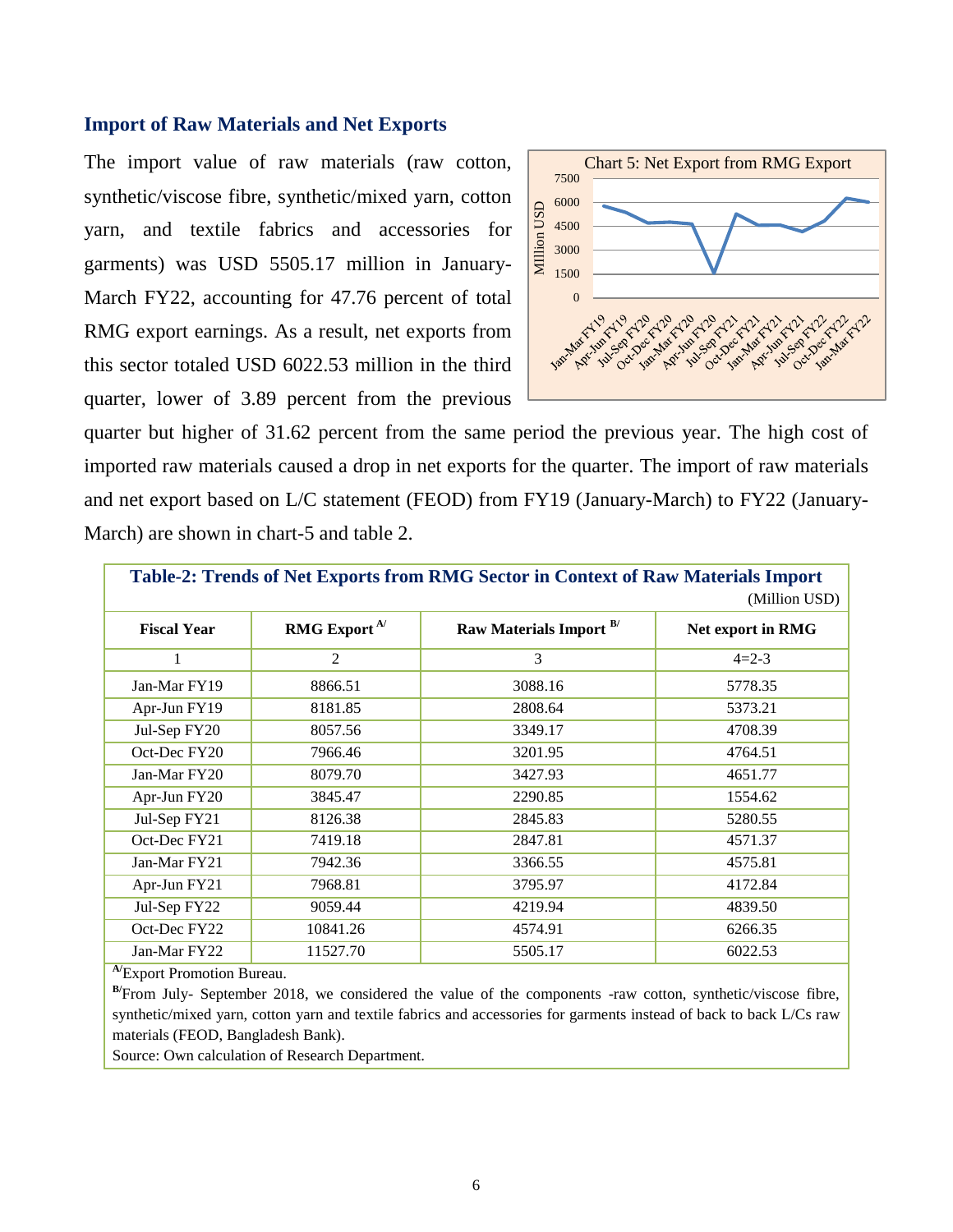#### **Destination of RMG Exports**

The main destinations of Bangladesh's RMG exports are the USA, Germany, UK, Spain, France, Italy, Netherlands, Canada, and Belgium (Chart-6). During January-March of FY22, total export earnings from these nine countries stood at USD 9286.95 million; of which 90.68 percent or USD 8421.52 million was earned from the RMG (woven 46.06 percent and knitwear 44.62 percent) export (Table-3). During the quarter under report, RMG export earnings from these nine countries increased by 5.85 percent as compared to that of the previous quarter and this was 50.41 percent higher than that of the corresponding quarter of the preceding fiscal year.



 <sup>\*</sup>Shaded area denotes the export earnings during COVID-19

| Table-3: Country wise RMG Export in January-March, FY22 |                               |                          |                 |                            |                                |                                                          |                                                   |  |
|---------------------------------------------------------|-------------------------------|--------------------------|-----------------|----------------------------|--------------------------------|----------------------------------------------------------|---------------------------------------------------|--|
|                                                         |                               |                          |                 |                            |                                |                                                          | (Million USD)                                     |  |
| <b>Countries</b>                                        | <b>Total</b><br><b>Export</b> | Woven<br><b>Garments</b> | <b>Knitwear</b> | <b>Total</b><br><b>RMG</b> | <b>Other</b><br><b>Exports</b> | <b>Share of</b><br><b>RMG</b> in Total<br>Export $(\% )$ | <b>Others Share</b><br>in Total<br>Export $(\% )$ |  |
| 1                                                       | 2                             | 3                        | $\overline{4}$  | $5=(3+4)$                  | $6=(2-5)$                      | $7=(5\div 2)$                                            | $8=(6\div 2)$                                     |  |
| <b>USA</b>                                              | 2734.83                       | 1593.37                  | 764.89          | 2358.26                    | 376.57                         | 86.23                                                    | 13.77                                             |  |
| Germany                                                 | 2138.90                       | 979.58                   | 1057.82         | 2037.40                    | 101.50                         | 95.25                                                    | 4.75                                              |  |
| UK                                                      | 1320.43                       | 539.56                   | 692.08          | 1231.64                    | 88.79                          | 93.28                                                    | 6.72                                              |  |
| France                                                  | 733.77                        | 240.18                   | 407.61          | 647.79                     | 85.98                          | 88.28                                                    | 11.72                                             |  |
| Spain                                                   | 848.86                        | 360.09                   | 458.22          | 818.31                     | 30.55                          | 96.40                                                    | 3.60                                              |  |
| Italy                                                   | 459.91                        | 165.56                   | 265.93          | 431.49                     | 28.42                          | 93.82                                                    | 6.18                                              |  |
| Belgium                                                 | 218.55                        | 59.37                    | 129.95          | 189.32                     | 29.23                          | 86.63                                                    | 13.37                                             |  |
| Netherlands                                             | 454.58                        | 174.18                   | 209.96          | 384.14                     | 70.44                          | 84.50                                                    | 15.50                                             |  |
| Canada                                                  | 377.12                        | 165.33                   | 157.84          | 323.17                     | 53.95                          | 85.69                                                    | 14.31                                             |  |
| Sub-Total                                               | 9286.95                       | 4277.22                  | 4144.30         | 8421.52                    | 865.43                         | 90.68                                                    | 9.32                                              |  |
| <b>Others Countries</b>                                 | 4620.17                       | 1292.21                  | 1813.97         | 3106.18                    | 1513.99                        | 67.23                                                    | 32.77                                             |  |
| Total                                                   | 13907.12                      | 5569.43                  | 5958.27         | 11527.70                   | 2379.42                        | 82.89                                                    | 17.11                                             |  |
| Source: Export Promotion Bureau, Bangladesh             |                               |                          |                 |                            |                                |                                                          |                                                   |  |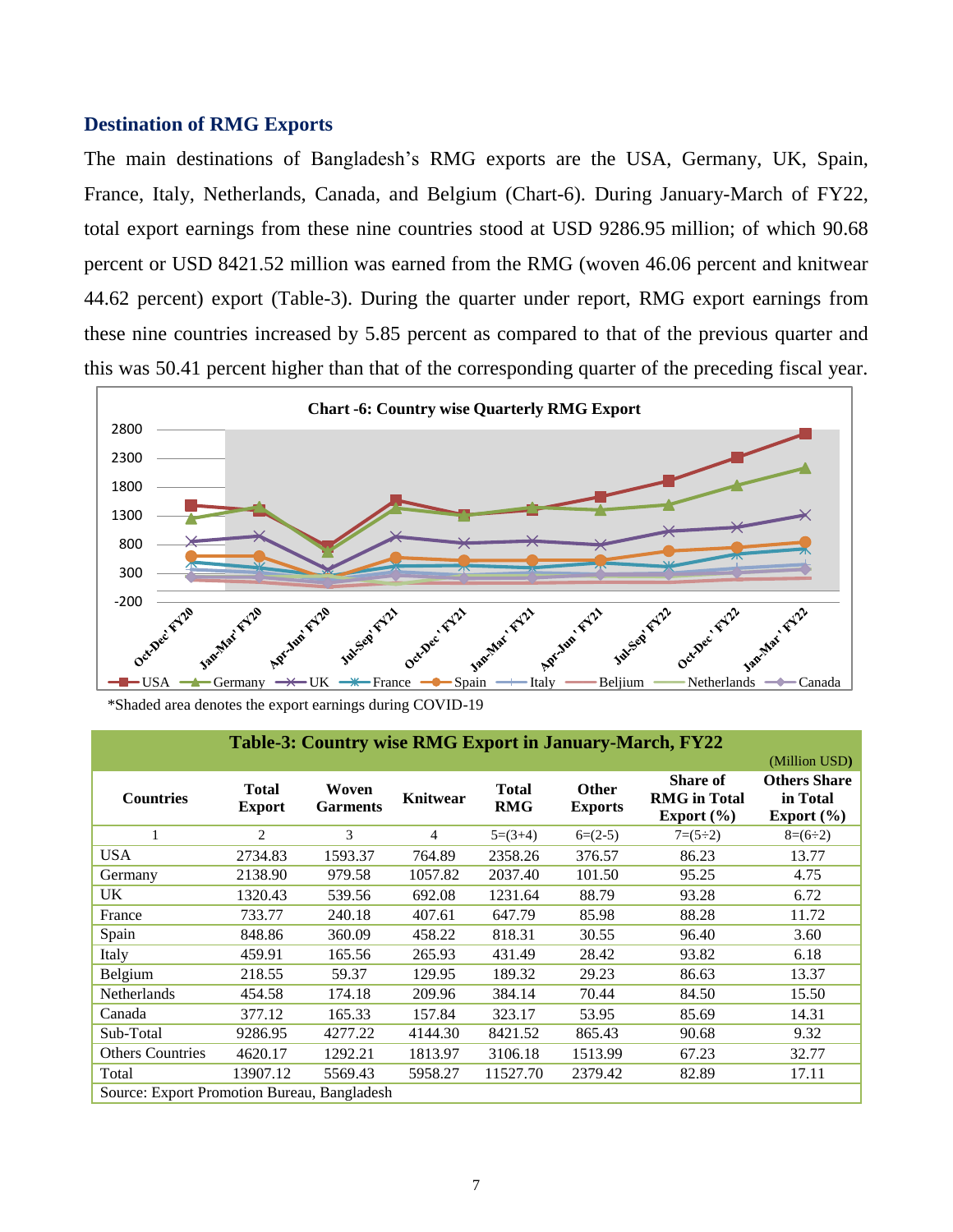#### **Recent Measures Taken by the Government, Bangladesh Bank and Other Stakeholders**

The government has taken a number of measures along with available finance to increase RMG production and export. Following funds are important:

*Pre-shipment Credit:* To continue the export activities of export oriented RMG industries amid the Corona pandemic, Bangladesh Bank has formed a refinance fund worth of BDT 50.00 billion. RMG entrepreneurs can take loans from this fund through banks at 6 percent rate of interest (BRPD Circular No 9, Date 13 April, 2020). Recently, for the betterment of economic growth in export sector, BB reduced the interest rate on this refinance fund from 6 percent to 5 percent at receiver level and 3 percent to 2 percent at bank level (BRPD Circular No-26, Date 26 April, 2021). Bangladesh Bank has expanded the tenure of loan facilities for entrepreneurs from 01 year to 03 years under this refinance scheme. Entrepreneurs can avail the loan more than one times within the mentioned period (BRPD circular no: 44, Date 30 September 2021).

*Incentives for Export Expansion:* During the FY22, to encourage the country's export trade, export subsidies or cash incentives have been given for some export items to be effective from 1 July 2021 to 30 June 2022. Among them, 4 percent cash incentive has been fixed for export oriented garments sector, small & medium industry of garments sector and to help expanding the new items/ new market garments sector (excluded USA, Canada, UAE). Inspite of existing 4 percent cash incentive, additional 2 percent has been given as support for the exporters of garments sector of EURO zones. Morever, 1 percent special cash incentive has been fixed for RMG sector (FE Circular No-29, Date 20 September, 2021).

*Extended Facilities for Trade Transactions*: To facilitate smooth transition in the external trade activities of the country, it has been decided as follows:

a) The usage period for industrial raw material imports, including back-to-back imports under supplier or buyer credit, is extendable up to 270 days under the Guideline for Foreign Exchange Transactions (GFET)-2018, Vol.-1.

(b) The Export Development Fund (EDF) limit for individual BTMA and BGMEA member mills will be USD 30 million rather than USD 25 million, and the EDF loan will be extended